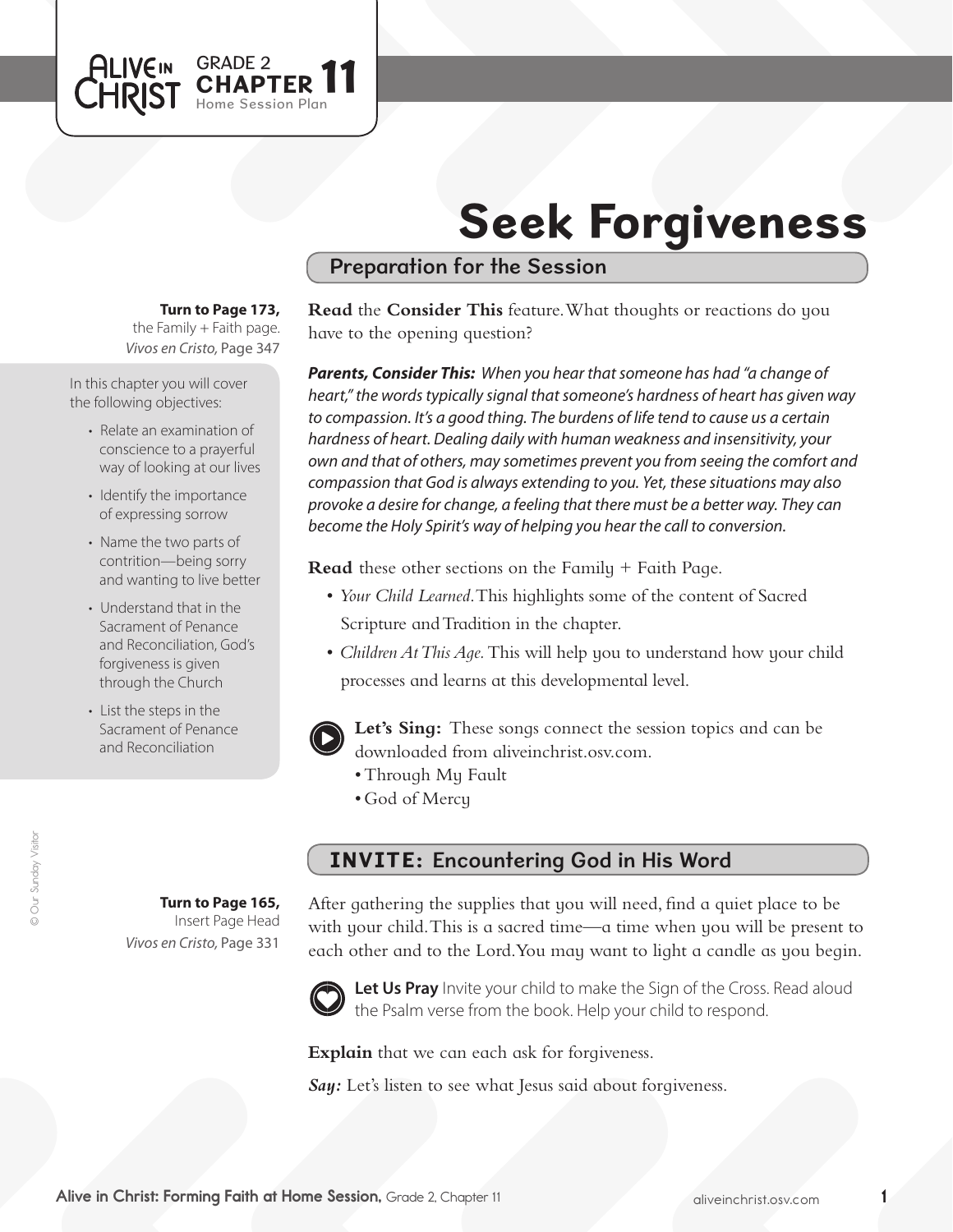**Guide** your child through the Preparing for God's Word Ritual you learned in the Introduction Session or play Track 1 of the Songs of Scripture CD.

- Proclaim God's Word in the Parchment Paper box on the page.
- Maintain several moments of silence.
- Ask: What did you hear God say to you today?

**Invite** your child to respond and also share what you heard.

Now, look at the *What Do You Wonder?* box.

**Say:** Jesus was inviting the disciples to look at how they forgive and pardon. **Invite** your child to respond to the questions. Ask what else she/he might wonder about forgiveness.

# DISCOVER: Learning God's Truth

**Read** aloud the introductory paragraph.



**Ask** your child to point to the Scripture on the page. Proclaim the Scripture story.

Ask your child to listen for the words Jesus spoke to the woman. (Your sins are forgiven.Your faith has saved you. Go in peace.)



**Complete** the gold-star activity.

Ask: How did the woman show she was sorry for her sins? How do you show you are sorry? How do you know when I am sorry for something I have done? Encourage your child to give specific examples.

**Together**, listen to the song,"How ManyTimes, Lord?" On the *Songs of Scripture* CD, Track 13.

**Explain** to the children that before people celebrate the Sacrament of Reconciliation, also called Penance, they think about the sins they have committed. This is called an examination of conscience.

Ask your child to read the two paragraphs aloud.

**Move** to the Catholic Faith Words box and read the definition for **examination of conscience**. Ask your child to repeat the definition in his/her own words. Do the same for the word, **contrition**.

**Read** the third paragraph and include the questions.

#### **Turn to Page 166,** Making Things Right *Vivos en Cristo,* Page 333

**Turn to Page 167,** 

Examination of Conscience *Vivos en Cristo,* Page 335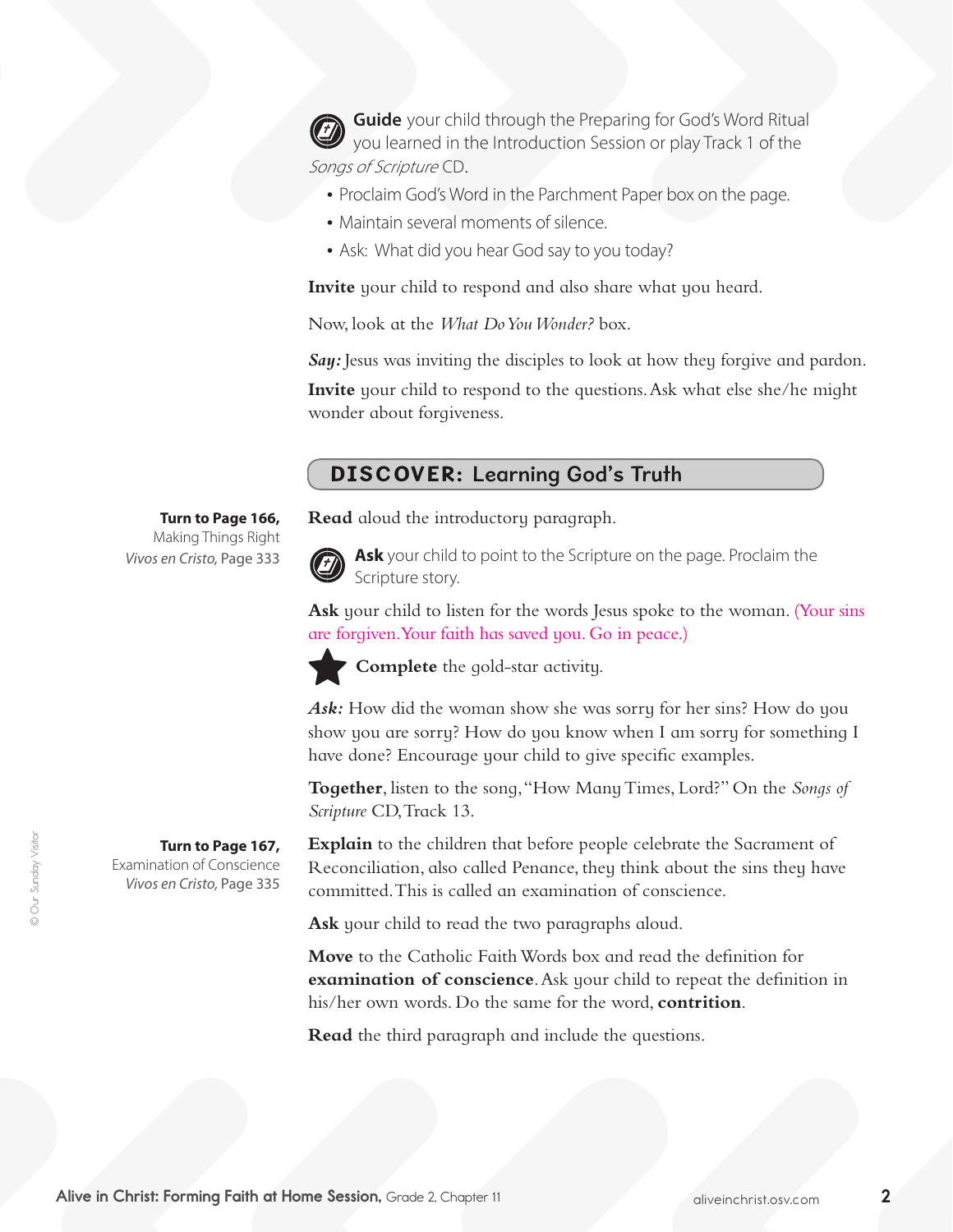**Move** to the Share Your Faith activity and ask your child to think of another question he/she could use to examine his/her conscience.

**Read** aloud the last paragraph. Review the word, contrition.

**Read** aloud the question. Tell your child that she/he will learn the answer to that question from the steps shown on this page and the next.

**Read** aloud the first two paragraphs.

**Give** your child a piece of paper. Ask him/her to fold it in half and then in half again. As you discuss the words in the Catholic Faith Words box, have your child write one of the words in each of the four boxes they now have on their piece of paper. After you read each definition, ask your child to tell you in his/her own words what that word means. Do the same for each word or phrase.

**Have** your child complete the Connect Your Faith activity. You may need to put some letters in the boxes to help them complete the word scramble. (His mercy endures forever.)

*Parents, Consider This: In the Sacrament of Penance, God offers you, through the power of the Holy Spirit and the ordained minister of the Church, an experience of his forgiving love. Some of our most tender experiences of human love happen in those moments when someone forgives us and enables us to let go of the sorrow and guilt we carry for having done something wrong, something sinful, something that caused deep hurt. As your child celebrates this Sacrament for the first time, help him/her to understand that God's forgiveness pours on us when we admit to what we have done wrong and we are truly sorry.*

#### **Turn to Page 169,**

**Turn to Page 170,**  Our Catholic Life

*Vivos en Cristo,* Page 341

Steps in the Sacrament *Vivos en Cristo,* Page 339

**Walk** through the "Steps in the Sacrament" with your child.Allow time after each section to discuss what the text has presented.

## LIVE: Living Our Faith

**Read** aloud the first paragraph.



**Ask** your child to read the directions for the gold-star activity. Help him/her complete the activity.

**Turn to Page 168,**

The Sacrament of Reconciliation *Vivos en Cristo,* Page 337

Alive in Christ: Forming Faith at Home Session, Grade 2, Chapter 11 and The Multiple and Multiple inchrist.osv.com